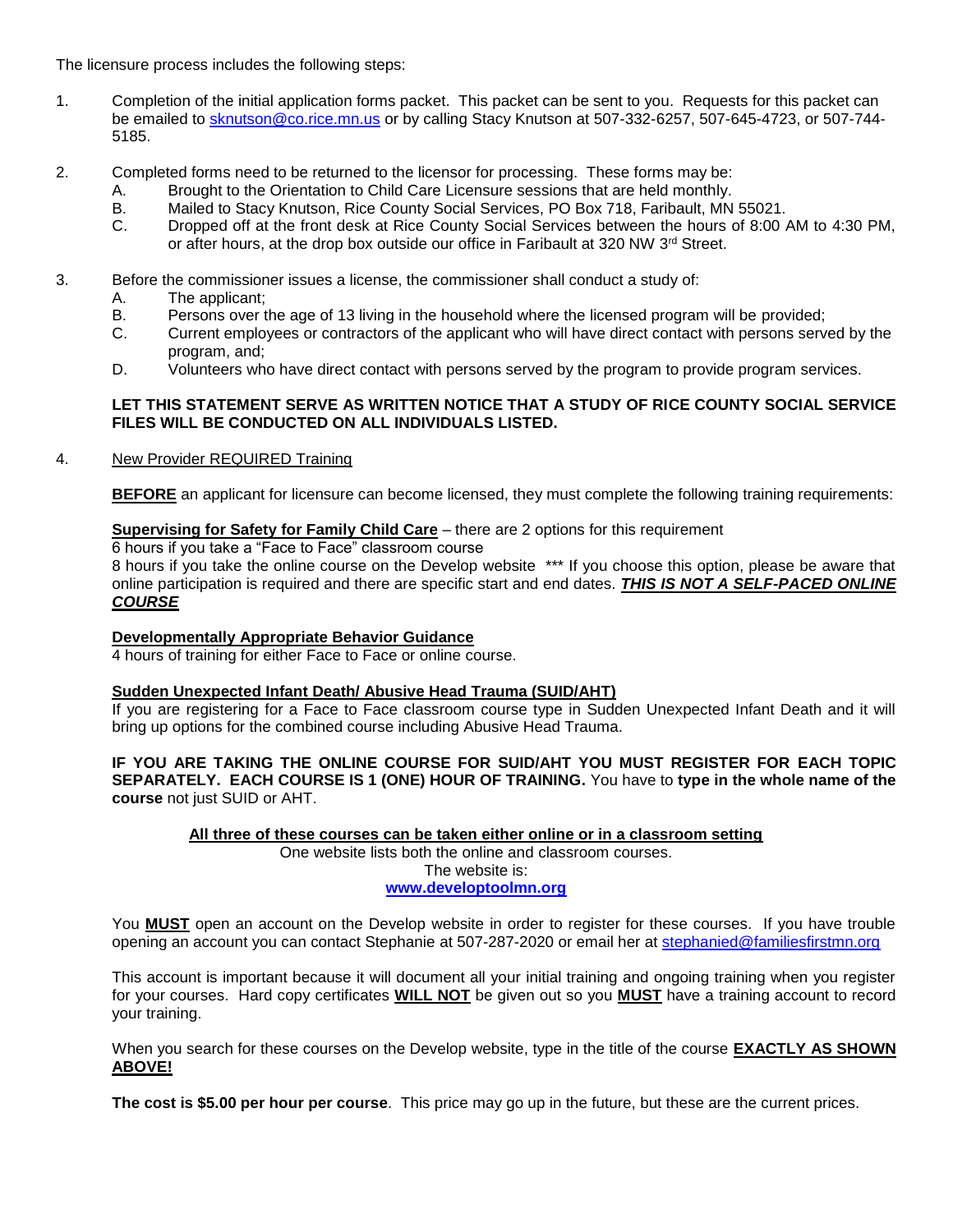## **APPLICANTS MUST ALSO COMPLETE:**

### **Infant and Child CPR & First Aid: number of hours depends on instructor Cost depends on the instructor**

Cardiopulmonary resuscitation (CPR), including CPR techniques for infants and children, and in the treatment of obstructed airways that includes CPR techniques for infants and children. The CPR training must have been provided by an individual approved to provide CPR instruction, must be repeated at least once every two years

First aid training must have been provided by an individual approved to provide first aid instruction. First aid training may be less than eight hours and persons qualified to provide first aid training include individuals approved as first aid instructors. First aid training must be repeated every two years.

**A list of trainers in this area is listed below.** Also, any trainer who meets the criteria listed above may be used. You can also check with local Community Education or hospitals in your area for options.

#### **3 hours – Child Passenger Restraint Training Cost depends on instructor**

(You must complete this before you can transport daycare children. If you are not going to transport you don't have to take this course)

## \***The licensor will need a copy of your training record from the Develop website for**:

Supervising for Safety

Developmentally Appropriate Behavior Guidance

Sudden Unexpected Infant Death (SUID) & Abusive Head Trauma (AHT)

Please provide a copy of your CPR  $\&$  1<sup>st</sup> Aid Card after you complete the training.

Please provide a copy of your training certificate for Child Passenger Restraint training if you decide to take it.

# **CHILD PASSENGER RESTRAINT SYSTEMS TRAINING**

Applicants or licensed child care providers who want to provide care and transport children eight (8) years of age and under, must obtain Child Passenger Restraint Systems Training and this training must be repeated every five years. This training is three hours in length involving a certified trainer approved by the Department of Public Safety. You can check on the most current statewide listing of classes by clicking on Child Passenger Safety in the left hand column then look for the middle column on Child Care Provider Passenger training through the DPS website as follows: [www.dps.state.mn.us/ots/](http://www.dps.state.mn.us/ots/) There is also information in your orientation packet on a training option for this at AAA in Burnsville AND there is a category on Develop website for Children and Restraint Systems (C.A.R.S.) training.

# **CPR and 1st Aid Training Resources**

### **MN Statute 245A.50 Subd. 3 & 4 states:**

Persons qualified to provide first aid training include individuals approved as first aid instructors.

The CPR training must have been provided by an individual approved to provide CPR instruction, must be repeated at least once every two years, and must be documented in the staff person's records.

Anyone who meets the above criteria may do the instruction. Below are 2 options I am aware of. You may also contact local community education, hospitals etc. to obtain this training.

# **First Aid & CPR Professionals, LLC**

Jon Roemmich,- Owner 952-239-2831 – cell or 952-492-5780 - office firstaidcprprofessionals@yahoo.com Available very quickly will do one on one instruction at your home Cost: \$75 per person

K.C. Walsh – 507-210-2540 American Heart Association Certified Instructor Comes to your home or business CPR & 1st Aid Instructor will inform you of the cost when you call her.

Kandra Heinncey CPR/ First Aid trainer 612-242-8013